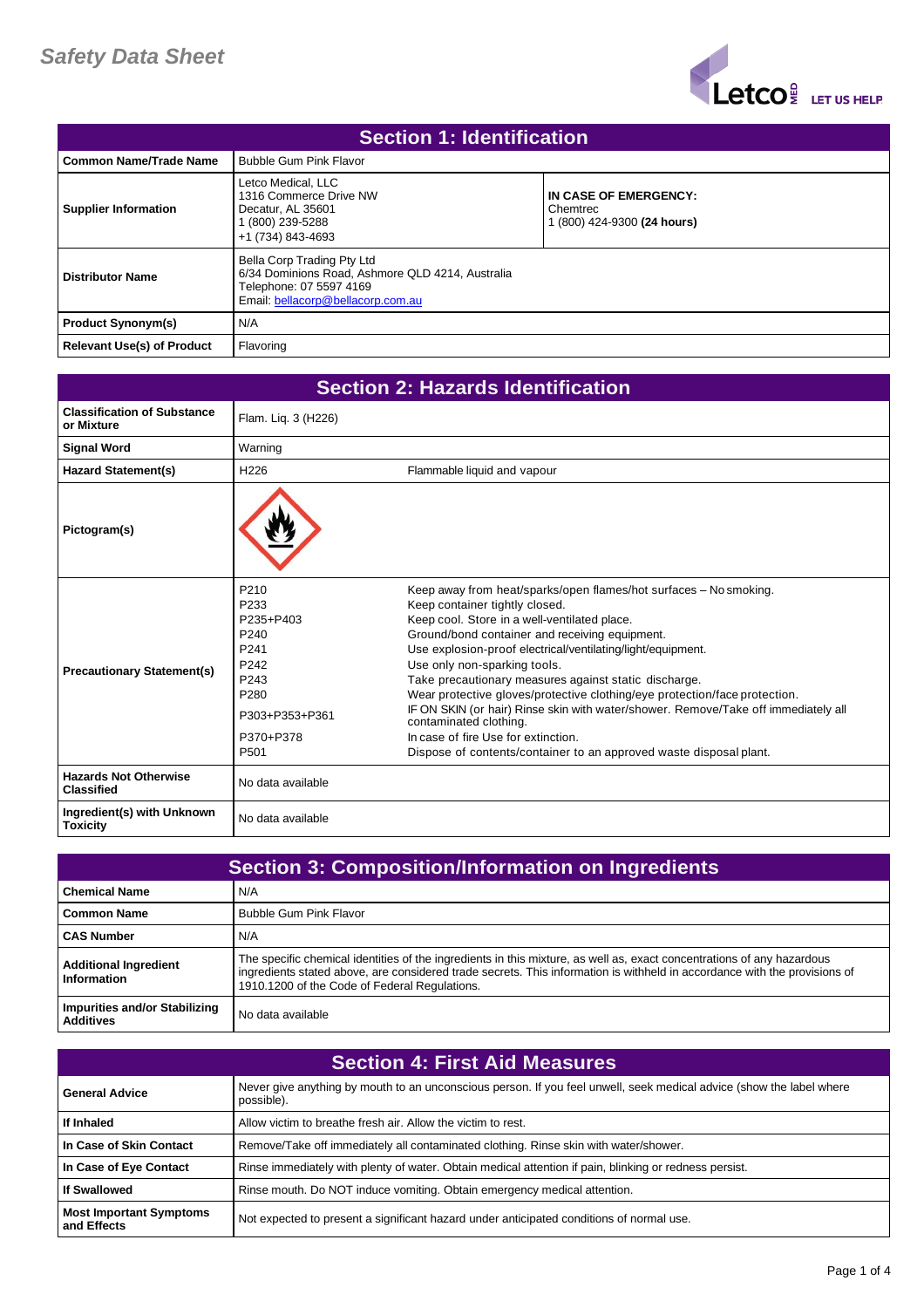| <b>Section 5: Fire Fighting Measures</b>                               |                                                                                                                                                                                                                                                                                                                           |
|------------------------------------------------------------------------|---------------------------------------------------------------------------------------------------------------------------------------------------------------------------------------------------------------------------------------------------------------------------------------------------------------------------|
| <b>Suitable Extinguishing</b><br>Media                                 | Suitable extinguishing media: Foam. Dry powder. Carbon dioxide. Water spray. Sand. Unsuitable extinguishing media: Do<br>not use a heavy water stream. Use water spray or fog for cooling exposed containers. Exercise caution when fighting any<br>chemical fire. Prevent fire-fighting water from entering environment. |
| <b>Special Hazards Arising</b><br>From the<br><b>Substance/Mixture</b> | Fire hazard: Flammable liquid and vapor. Explosion hazard: May form flammable/explosive vapor-air mixture.                                                                                                                                                                                                                |
| Special PPE and/or<br><b>Precautions for Firefighters</b>              | Do not enter fire area without proper protective equipment, including respiratory protection.                                                                                                                                                                                                                             |

| <b>Section 6: Accidental Release Measures</b>                                           |                                                                                                                                                                                                                                                         |
|-----------------------------------------------------------------------------------------|---------------------------------------------------------------------------------------------------------------------------------------------------------------------------------------------------------------------------------------------------------|
| Personal Precautions,<br><b>Protective Equipment and</b><br><b>Emergency Procedures</b> | Protective equipment: Equip cleanup crew with proper protection. Emergency procedures: Ventilate area.                                                                                                                                                  |
| l Methods and Materials<br>l Used for Containment                                       | Prevent entry to sewers and public waters. Notify authorities if liquid enters sewers or public waters. Soak up spills with inert<br>solids, such as clay or diatomaceous earth as soon as possible. Collect spillage. Store away from other materials. |
| <b>Cleanup Procedures</b>                                                               | Soak up spills with inert solids, such as clay or diatomaceous earth as soon as possible. Collect spillage. Store away<br>from other materials.                                                                                                         |

| <b>Section 7: Handling and Storage</b>  |                                                                                                                                                                                                                                                                                                                                                                                                |
|-----------------------------------------|------------------------------------------------------------------------------------------------------------------------------------------------------------------------------------------------------------------------------------------------------------------------------------------------------------------------------------------------------------------------------------------------|
| Precautions for Safe<br><b>Handling</b> | Handle empty containers with care because residual vapors are flammable. Wash hands and other exposed areas with mild<br>soap and water before eating, drinking or smoking and when leaving work. Provide good ventilation in process area to<br>prevent formation of vapor. No open flames. No smoking. Take precautionary measures against static discharge.<br>Use only non-sparking tools. |
| <b>Conditions for Safe Storage</b>      | Proper grounding procedures to avoid static electricity should be followed. Ground/bond container and receiving<br>equipment. Use explosion-proof manufacturing equipment. Keep only in the original container in a cool, well ventilated<br>place away from: Keep container tightly closed.                                                                                                   |

| <b>Section 8: Exposure Controls/Personal Protection</b>                 |                                                                        |
|-------------------------------------------------------------------------|------------------------------------------------------------------------|
| <b>Components with</b><br><b>Workplace Control</b><br><b>Parameters</b> | No data available                                                      |
| <b>Appropriate Engineering</b><br><b>Controls</b>                       | Avoid all unnecessary exposure. Do not eat, drink or smoke during use. |
| <b>PPE - Eye/Face Protection</b>                                        | Chemical goggles or safety glasses.                                    |
| <b>PPE - Skin Protection</b>                                            | Wear eye protection and protective gloves. protective gloves.          |
| <b>PPE - Body Protection</b>                                            | Wear eye protection and protective gloves, protective gloves.          |
| <b>PPE - Respiratory</b><br><b>Protection</b>                           | Wear appropriate mask.                                                 |

| <b>Section 9: Physical and Chemical Properties</b>       |                                 |
|----------------------------------------------------------|---------------------------------|
| Appearance                                               | Liquid                          |
| <b>Upper/Lower Flammability</b><br>or Explosive Limits   | No data available               |
| Odor                                                     | characteristic                  |
| <b>Vapor Pressure</b>                                    | No data available               |
| <b>Odor Threshold</b>                                    | No data available               |
| <b>Vapor Density</b>                                     | No data available               |
| pH                                                       | No data available               |
| <b>Relative Density</b>                                  | No data available               |
| <b>Melting Point/Freezing</b><br>Point                   | No data available               |
| <b>Solubility</b>                                        | Miscible with water. Water: N/A |
| <b>Initial Boiling Point and</b><br><b>Boiling Range</b> | No data available               |
| <b>Flash Point</b>                                       | 77 °F                           |
| <b>Evaporation Rate</b>                                  | No data available               |
| <b>Flammability (Solid, Gas)</b>                         | No data available               |
| <b>Partition Coefficient</b>                             | No data available               |
| <b>Auto-Ignition Temperature</b>                         | No data available               |
| <b>Decomposition</b><br><b>Temperature</b>               | No data available               |
| <b>Viscosity</b>                                         | No data available               |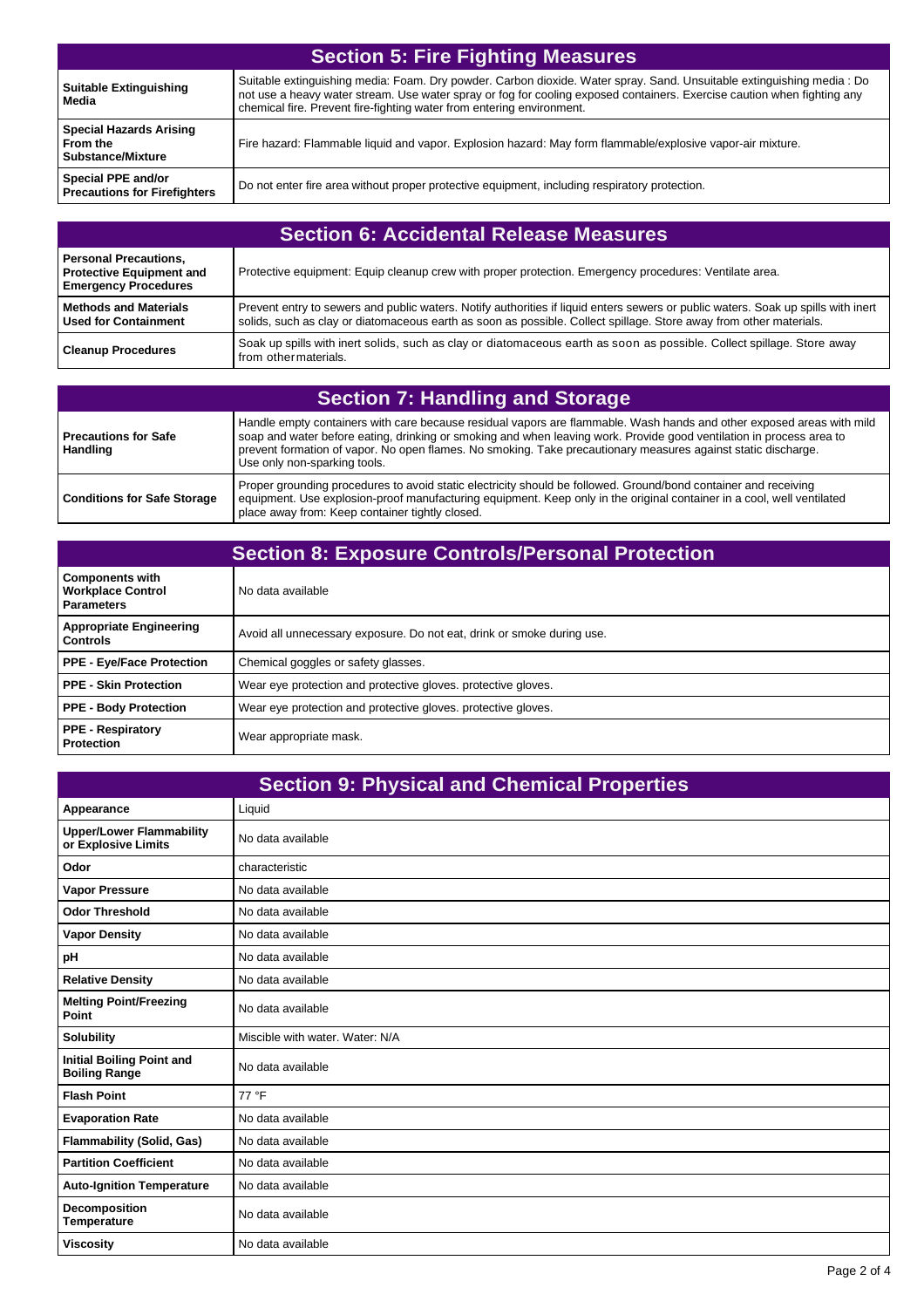| Section 10: Stability and Reactivity                |                                                                                             |
|-----------------------------------------------------|---------------------------------------------------------------------------------------------|
| Reactivity                                          | No additional information available                                                         |
| <b>Chemical Stability</b>                           | Flammable liquid and vapor. May form flammable/explosive vapor-air mixture.                 |
| <b>Possibility of Hazardous</b><br><b>Reactions</b> | Not established.                                                                            |
| <b>Conditions to Avoid</b>                          | Direct sunlight. Extremely high or low temperatures. Open flame. Overheating. Heat. Sparks. |
| <b>Incompatible Materials</b>                       | Strong acids. Strong bases.                                                                 |
| <b>Hazardous Decomposition</b><br><b>Products</b>   | fume. Carbon monoxide. Carbon dioxide. May release flammable gases.                         |

| <b>Section 11: Toxicological Information</b>                                  |                                                                                                                                                                                                                                                                                                                                                                                                                                                                                                                                                        |
|-------------------------------------------------------------------------------|--------------------------------------------------------------------------------------------------------------------------------------------------------------------------------------------------------------------------------------------------------------------------------------------------------------------------------------------------------------------------------------------------------------------------------------------------------------------------------------------------------------------------------------------------------|
| <b>Acute Toxicity - LD50 Oral</b>                                             | Proprietary Flavor Ingredient - P183 LD50 oral rat > 5000 mg/kg (Rat) Proprietary Flavor Ingredient - P280 LD50 oral rat<br>2800 mg/kg (Rat), ATE US (oral) 2800.000 mg/kg body weight Proprietary Flavor Ingredient - p322 LD50 oral rat 20000<br>mg/kg (Rat; Experimental value) Proprietary Flavor Ingredient - p322 ATE US (oral) 20000.000 mg/kg body weight<br>Proprietary Flavor Ingredient - p324 LD50 oral rat 10740 mg/kg body weight (Rat; OECD 401: Acute Oral Toxicity;<br>Experimental value), ATE US (oral) 10740.000 mg/kg body weight |
| <b>Acute Toxicity - Inhalation</b>                                            | No data available                                                                                                                                                                                                                                                                                                                                                                                                                                                                                                                                      |
| <b>Acute Toxicity - Dermal</b>                                                | Proprietary Flavor Ingredient - P183 LD50 dermal rabbit > 5000 mg/kg (Rabbit) Proprietary Flavor Ingredient - P280 LD50<br>dermal rabbit > 5010 mg/kg (Rabbit) Proprietary Flavor Ingredient - p322 LD50 dermal rat 22500 mg/kg (Rat;<br>Experimental value) Proprietary Flavor Ingredient - p322 LD50 dermal rabbit 20800 mg/kg (Rabbit; Experimental value),<br>ATE US (dermal) 20800.000 mg/kg body weight Proprietary Flavor Ingredient - p324 LD50 dermal rabbit > 16000 mg/kg<br>(Rabbit; Literature study)                                      |
| <b>Acute Toxicity - Eye</b>                                                   | No data available                                                                                                                                                                                                                                                                                                                                                                                                                                                                                                                                      |
| <b>Skin Corrosion/Irritation</b>                                              | Not classified                                                                                                                                                                                                                                                                                                                                                                                                                                                                                                                                         |
| <b>Serious Eye</b><br>Damage/Irritation                                       | Not classified                                                                                                                                                                                                                                                                                                                                                                                                                                                                                                                                         |
| <b>Respiratory or Skin</b><br><b>Sensitization</b>                            | Not classified                                                                                                                                                                                                                                                                                                                                                                                                                                                                                                                                         |
| <b>Germ Cell Mutagenicity</b>                                                 | Not classified                                                                                                                                                                                                                                                                                                                                                                                                                                                                                                                                         |
| <b>Carcinogenicity IARC</b>                                                   | No data available                                                                                                                                                                                                                                                                                                                                                                                                                                                                                                                                      |
| <b>Carcinogenicity ACGIH</b>                                                  | Not applicable                                                                                                                                                                                                                                                                                                                                                                                                                                                                                                                                         |
| <b>Carcinogenicity NTP</b>                                                    | No data available                                                                                                                                                                                                                                                                                                                                                                                                                                                                                                                                      |
| <b>Carcinogenicity OSHA</b>                                                   | Not applicable                                                                                                                                                                                                                                                                                                                                                                                                                                                                                                                                         |
| <b>Reproductive Toxicity</b>                                                  | Not classified                                                                                                                                                                                                                                                                                                                                                                                                                                                                                                                                         |
| <b>Specific Target Organ</b><br><b>Toxicity - Single Exposure</b>             | Not classified                                                                                                                                                                                                                                                                                                                                                                                                                                                                                                                                         |
| <b>Specific Target Organ</b><br><b>Toxicity - Repeated</b><br><b>Exposure</b> | Not classified                                                                                                                                                                                                                                                                                                                                                                                                                                                                                                                                         |
| <b>Aspiration Hazard</b>                                                      | Not classified                                                                                                                                                                                                                                                                                                                                                                                                                                                                                                                                         |

| <b>Section 12: Ecological Information</b> |                                                                                                                                          |
|-------------------------------------------|------------------------------------------------------------------------------------------------------------------------------------------|
| <b>Toxicity</b>                           | No additional information available                                                                                                      |
| <b>Persistence and</b><br>Degradability   | Not established.                                                                                                                         |
| <b>Bio-accumulative Potential</b>         | Not established.                                                                                                                         |
| <b>Mobility in Soil</b>                   | No additional information available                                                                                                      |
| <b>Other Adverse Effects</b>              | Effect on the global warming: No known ecological damage caused by this product. Other information: Avoid release to the<br>environment. |

| <b>Section 13: Disposal Considerations</b>              |                                                                                                                                               |  |
|---------------------------------------------------------|-----------------------------------------------------------------------------------------------------------------------------------------------|--|
| <b>Waste Treatment Methods</b><br><b>Product</b>        | Dispose in a safe manner in accordance with local/national regulations. Dispose of contents/container to an approved<br>waste disposal plant. |  |
| <b>Waste Treatment Methods</b><br>Packaging             | Handle empty containers with care because residual vapors are flammable. Avoid release to the environment.                                    |  |
| <b>Special Precautions Landfill</b><br>or Incinerations | No data available                                                                                                                             |  |
| <b>Other Information</b>                                | No data available                                                                                                                             |  |